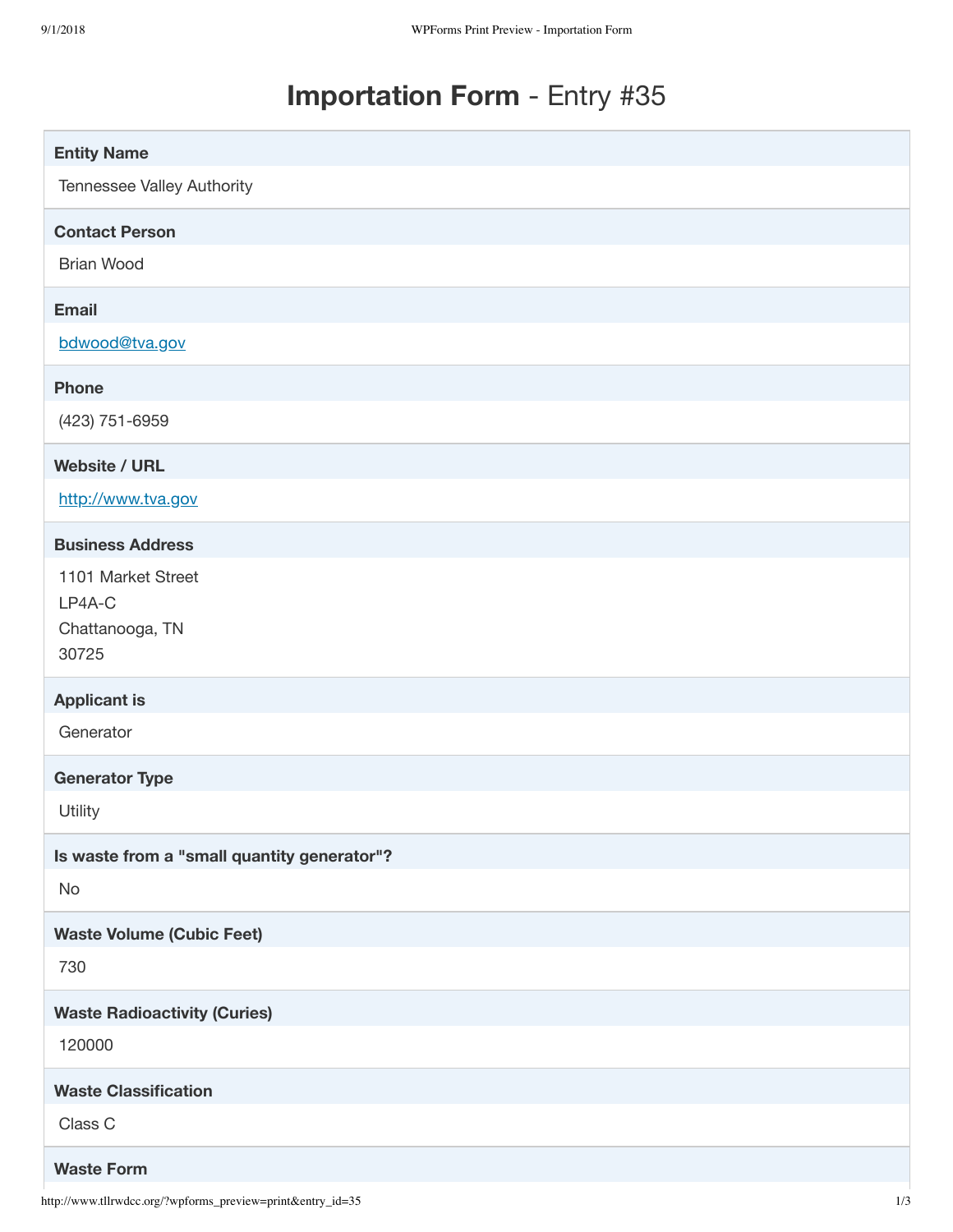**Unstable** 

## **Does the proposed waste consist solely of sealed sources?**

No

**Compact and/or unaffiliated state, territory, possession, or district of the United States where the waste was generated (please list)**

Alabama

## **Waste Description**

Irradiated Hardware, e.g. Control Rod Blades (CRBs), Local Power Range Monitors (LPRMs), Intermediate Range Monitors (IRM), and Core Plate Plugs

**Does Applicant have any unresolved violation(s), complaint(s), unpaid fee(s), or past due report(s) with the Texas Low-Level Radioactive Waste Disposal Compact Committee?**

No.

**Does Applicant have any unresolved violation(s), complaint(s), unpaid fee(s), or past due reports associated with radioactive waste receipt, storage, handling, management, processing, or transportation pending with any other regulatory agency with jurisdiction to regulate radioactive material including, without limitation, the Texas Commission on Environmental Quality (TCEQ)?**

No.

## **Applicant hereby certifies\* the following:**

The information provided herein is complete, accurate, and correct.

The waste proposed for importation is not waste of international origin.

The low-level radioactive waste for which this Import Application is submitted will be packaged and shipped in accordance with applicable state and federal regulations and is acceptable for disposal at the Compact Facility. The person submitting this Import Application is authorized by the Applicant to commit Applicant to each and every obligation and condition set forth herein and in the Agreement for Importation of Non-Party Compact Waste. A copy of a written document containing such authorization must be attached to this Import Application. Applicant has delivered to the specified disposal facility and TCEQ a copy of this Application for Importation of Compact Waste (along with any supplement or amendment thereto).

| <b>Name</b>       |
|-------------------|
| <b>Brian Wood</b> |
| <b>Title</b>      |
| Sr. Mgr. RadWaste |
| <b>Date</b>       |
| 08/31/2018        |
| $-$               |